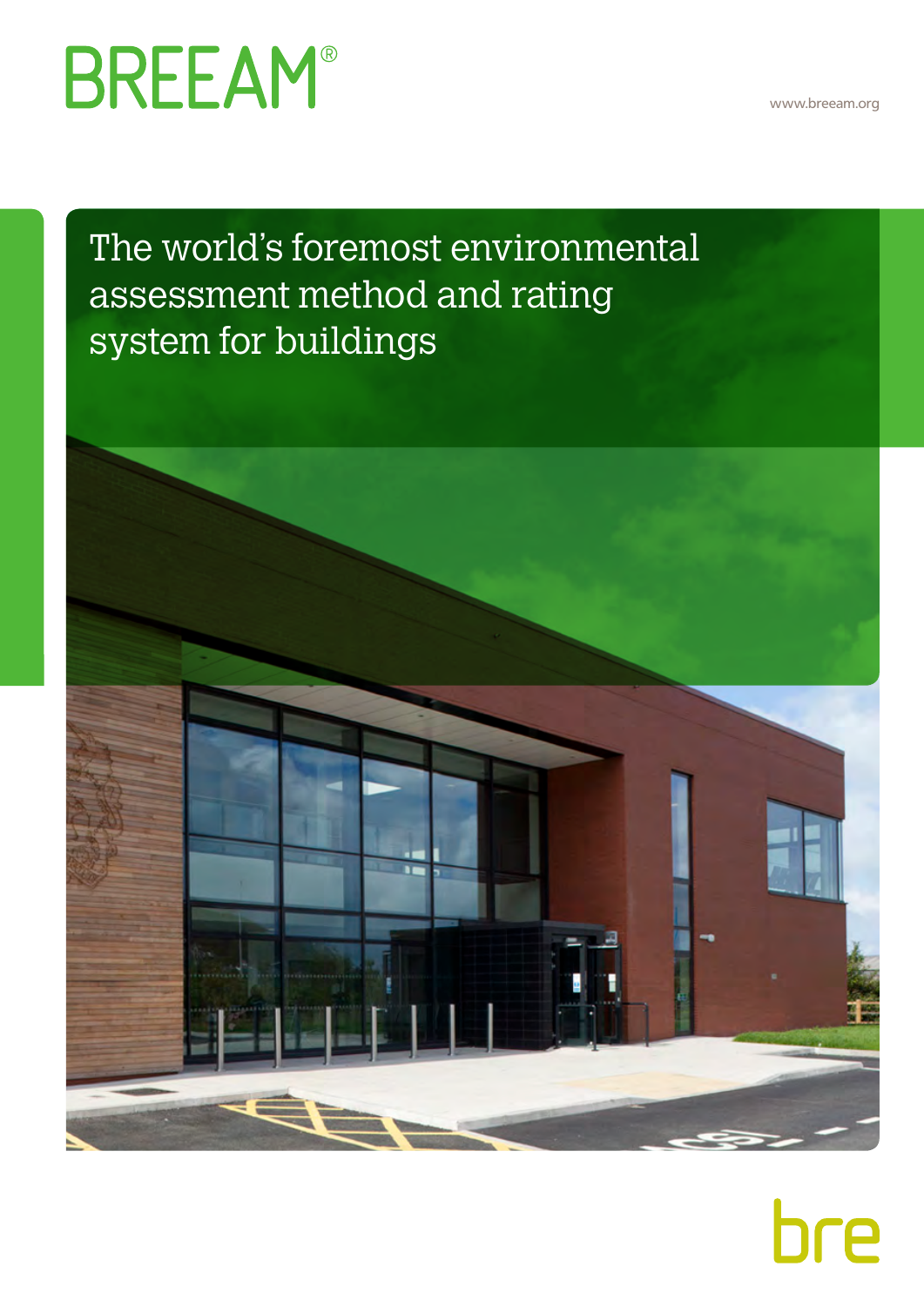**BREEAM is the world's foremost environmental assessment method and rating system for buildings, with 200,000 buildings with certified BREEAM assessment ratings and over a million registered for assessment since it was first launched in 1990.**

BREEAM sets the standard for best practice in sustainable building design, construction and operation and has become one of the most comprehensive and widely recognised measures of a building's environmental performance.

A BREEAM assessment uses recognised measures of performance, which are set against established benchmarks, to evaluate a building's specification, design, construction and use. The measures used represent a broad range of categories and criteria from energy to ecology.

# **Getting an assessment**

A certificated BREEAM assessment is delivered by a licensed organisation, using assessors trained under UKAS accredited competent person scheme, at various stages in a building's life cycle.

## **What does BREEAM do?**

BREEAM addresses wide-ranging environmental and sustainability issues and enables developers, designers and building managers to demonstrate the environmental credentials of their buildings to clients, planners and other parties. BREEAM:

- Uses a straightforward scoring system that is transparent, flexible, easy to understand and supported by evidence-based science and research
- Has a positive influence on the design, construction and management of buildings
- Defines and maintains a robust technical standard with rigorous quality assurance and certification

## **Who uses BREEAM?**

#### **Clients, planners, development agencies, funders and**

**developers** use BREEAM to specify the sustainability performance of their buildings in a way that is quick, comprehensive, highly visible in the marketplace and provides a level playing field.

**Property agents** use it to promote the environmental credentials and benefits of a building to potential purchasers and tenants.

**Design Teams** use it as a method to improve the performance of their buildings and their own experience and knowledge of environmental aspects of sustainability.

**Managers** use it to reduce running costs, measure and improve the performance of buildings, empower staff, develop action plans and monitor and report performance at both the single and portfolio level.

BREEAM provides

- Market recognition for low environmental impact buildings
- Confidence that tried and tested environmental practice is incorporated in the building
- Inspiration to find innovative solutions that minimise the environmental impact
- A benchmark that is higher than regulation
- A system to help reduce running costs, improve working and living environments
- A standard that demonstrates progress towards corporate and organisational environmental objectives

## **The scope of BREEAM**

BREEAM covers all building types, schools, healthcare buildings, offices, industrial units and more. For the housing sector, there are a number of variants:

- The UK Government's Code for Sustainable Homes (CSH) replaced EcoHomes for the assessment of new housing in England, Wales and Northern Ireland
- BREEAM EcoHomes for new homes in Scotland
- BREEAM Multi-Residential covering buildings housing many individuals and offering shared facilities

#### Loudoun Square, Cardiff. BREEAM Excellent-rated healthcare facility and an award winning building in Wales in 2011

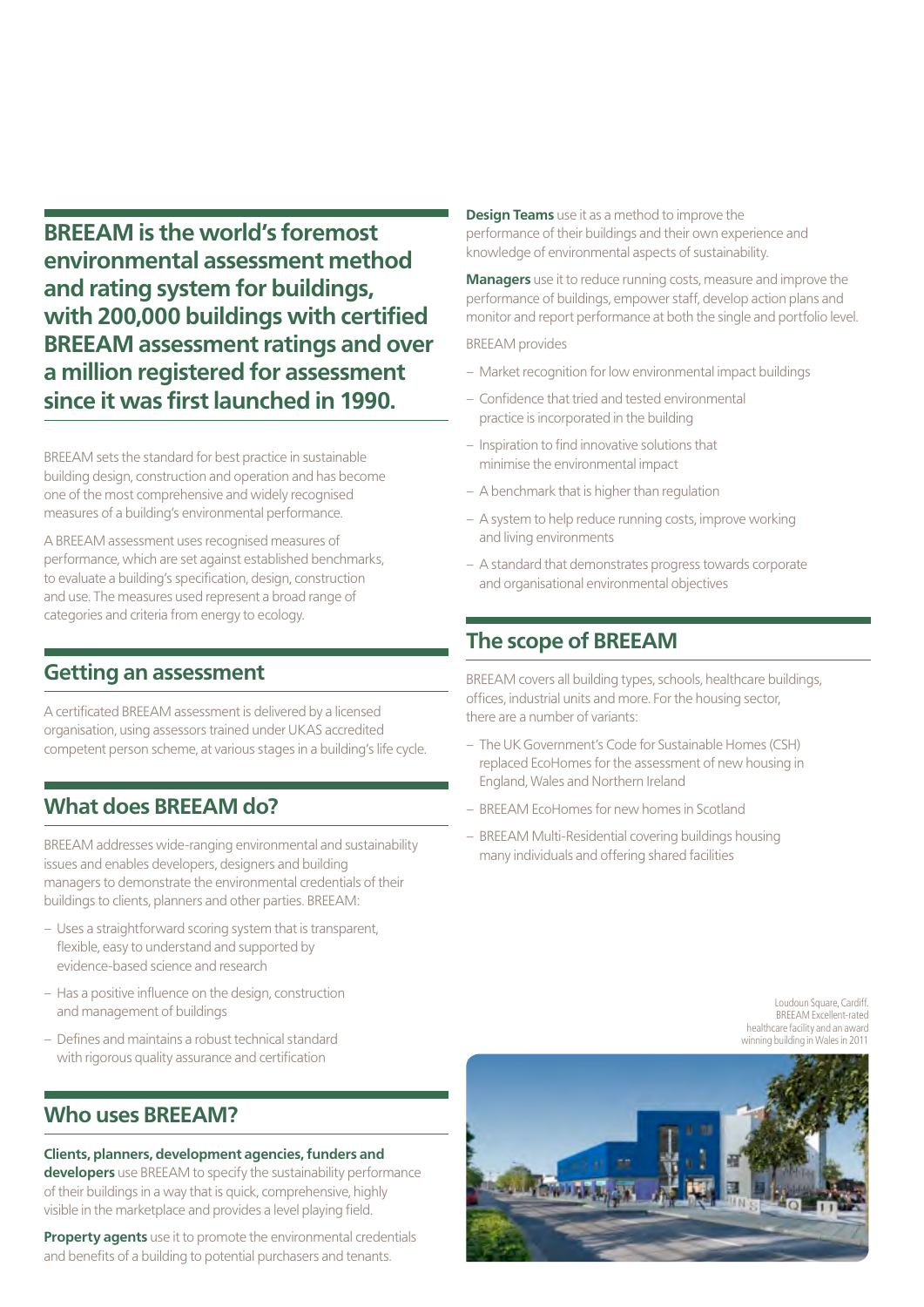### **How BREEAM works**

BREEAM rewards performance above regulation which delivers environmental, comfort or health benefits. BREEAM awards points or 'Credits' and groups the environmental impacts as follows:

- $-$  Energy: operational energy and carbon dioxide (CO<sub>2</sub>)
- Management: management policy, commissioning, site management and procurement
- Health and Wellbeing: indoor and external issues (noise, light, air, quality etc)
- $-$  Transport: transport-related CO<sub>2</sub> and location related factors
- Water consumption and efficiency
- Materials: embodied impacts of building materials, including lifecycle impacts like embodied carbon dioxide
- Waste: construction resource efficiency and operational waste management and minimisation
- Pollution: external air and water pollution
- Land Use: type of site and building footprint
- Ecology: ecological value, conservation and enhancement of the site

The total number of points or credits gained in each section is multiplied by an environmental weighting factor which takes into account the relative importance of each section. Section scores are then added together to produce a single overall score.

#### **Once the overall score for the building is known this is translated into a rating on a scale of:**

- Pass
- Good
- Very Good
- **Excellent**
- Outstanding

A star rating from 1 to 5 stars is also provided:



Clients use BREEAM to specify the sustainability performance of their buildings in a way that is quick, comprehensive, highly visible in the marketplace and provides a level playing field.

## **Assessor Training**

BRE holds training courses at our headquarters in Watford and at venues outside the UK for BREEAM International training. Courses provide a thorough understanding of the assessment process and also provide a broader understanding of sustainability issues. For the latest information and for dates of forthcoming training go to www.breeam.org/events

### **BREEAM AP**

The BREEAM Accredited Professional qualification recognises specialist skills in sustainability and environmental design combined with a high level of competence in the BREEAM assessment process. It is aimed at BREEAM Excellent-rated Cardiff Library. **architects, engineers and others with design skills and responsibilities.** 

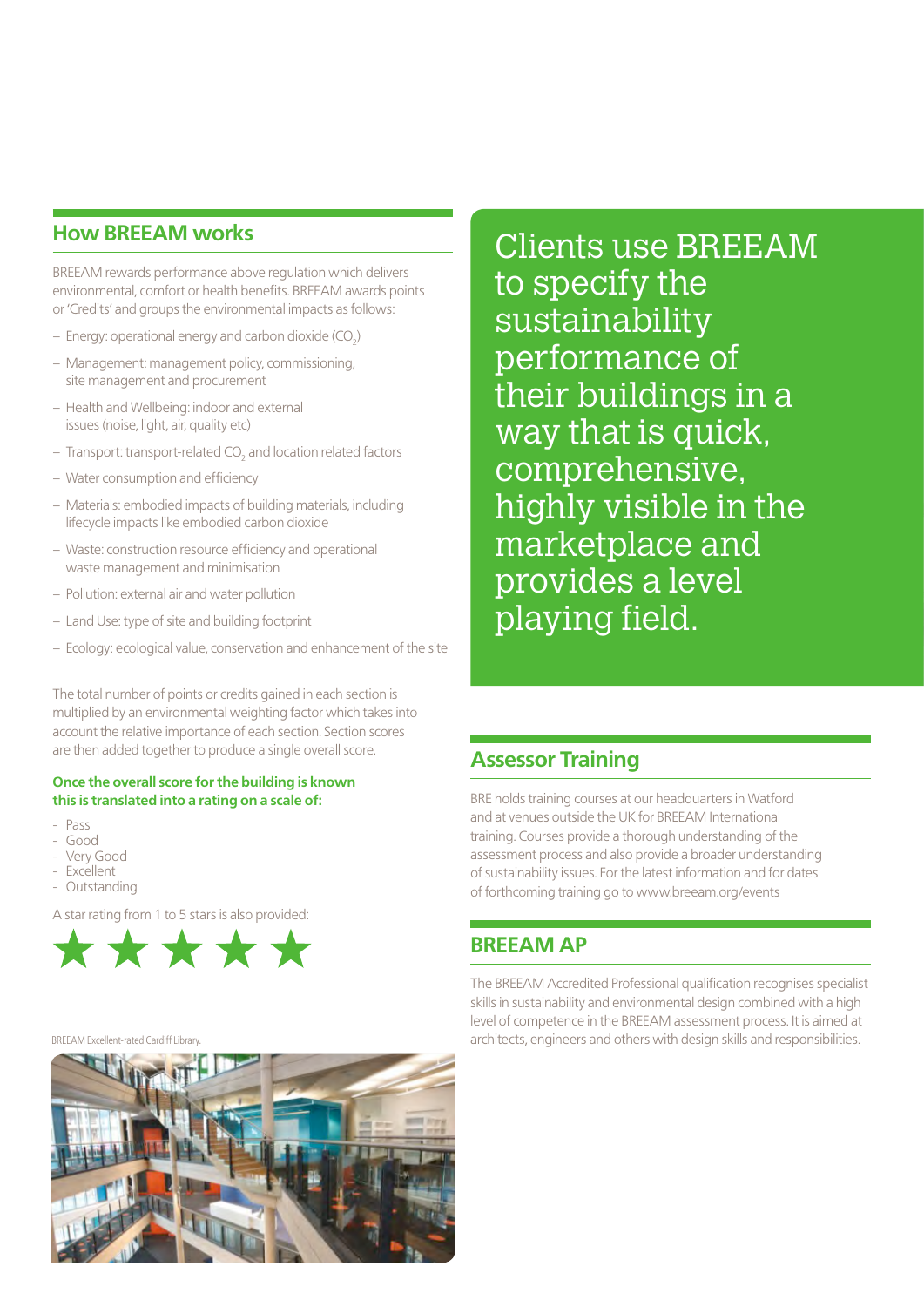

## **BREEAM Communities**

To improve the sustainability of our built environment, there is now a strong focus on communities, especially on communities which provide integrated working, living and recreational facilities. BREEAM Communities is a certification scheme to independently certify development proposals at the planning stage.

Search for BREEAM certified buildings on GreenBookLive

You can search for BREEAM certified buildings at www.greenbooklive. com/breeambuildings. This provides information on the location, rating and type of building for all projects certified under BREEAM 2008 schemes onwards.

BREEAM Excellent-rated Barking Hospital.



# **BREEAM In-Use**

A significant opportunity to address the environmental impact of buildings lies in better management and improvement of the existing building stock. BREEAM In-Use is a scheme to help building managers reduce the running costs and improve the environmental performance of existing buildings. It consists of a standard, an easy-to-use assessment methodology and a 3rd party certification process that provides a clear and credible route map to improving sustainability. BREEAM In-Use can assist users to:

- Reduce operational costs
- Enhance the value and marketability of property assets
- Give a transparent platform for negotiating building improvements with landlords and owners
- Provide a route to compliance with environmental legislation and standards,
- Give greater engagement with staff in implementing sustainable business practices
- Provide opportunities to improve staff satisfaction with the working environment with the potential

for significant improvements in productivity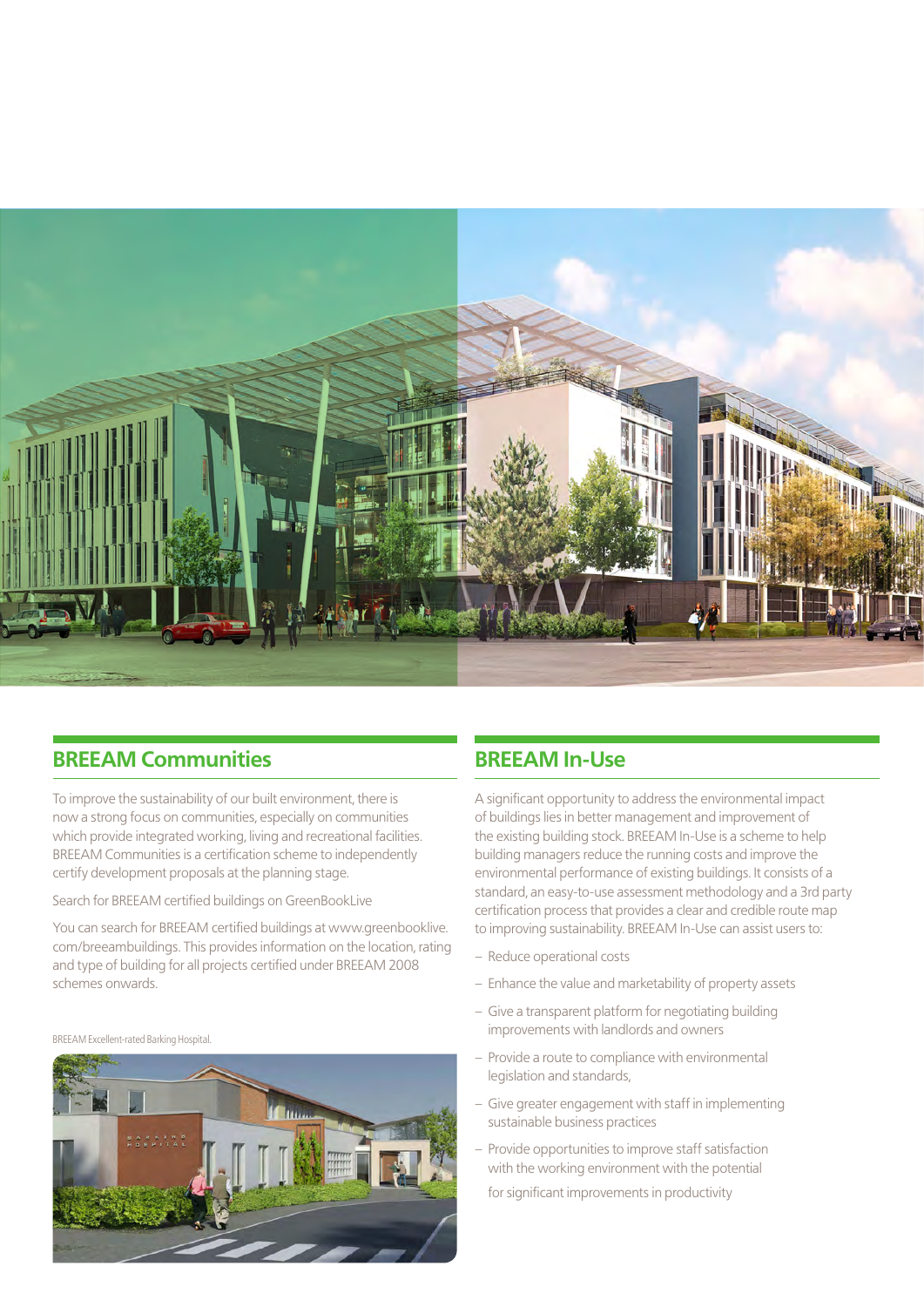

Docks 76 retail development in Rouen, France.

# **Country-specific BREEAM schemes**

As part of our sustainability commitment for the built environment, promoting and influencing sustainability practices across the globe, we engage directly with selected organisations, assisting them in developing their own national sustainability assessment method.

National schemes are adapted to local social, cultural and climatic conditions, translated in the local language with local assessors and aligned with the country's building regulations. Such schemes can act as a mass market driver to influence the local construction industry to go above and beyond building regulations. Once we have approved a new scheme for a specific country, we sign a Framework Agreement with a National Scheme Operator, which may be a government body, a national Green Building Council or other relevant organisation.

# **National Scheme Operators (NSOs)**

Country-specific local schemes that are BREEAM affiliated are owned and developed by a Scheme Operator, for example BRE Global is the Scheme Operator for the UK (BREEAM UK), the Dutch Green Building Council is the National Scheme Operator for the Netherlands (BREEAM NL) and the Instituto Tecnológico de Galicia is the National Scheme Operator for Spain (BREEAM ES). The Schemes developed by National Scheme Operators can take any format as long as they comply with the requirements established by the Code for a Sustainable Built Environment. The local Scheme can be developed from new:

- by adapting BREEAM UK, European or International Schemes to the local context
- by interpreting the BREEAM Core Technical Standard for the local context